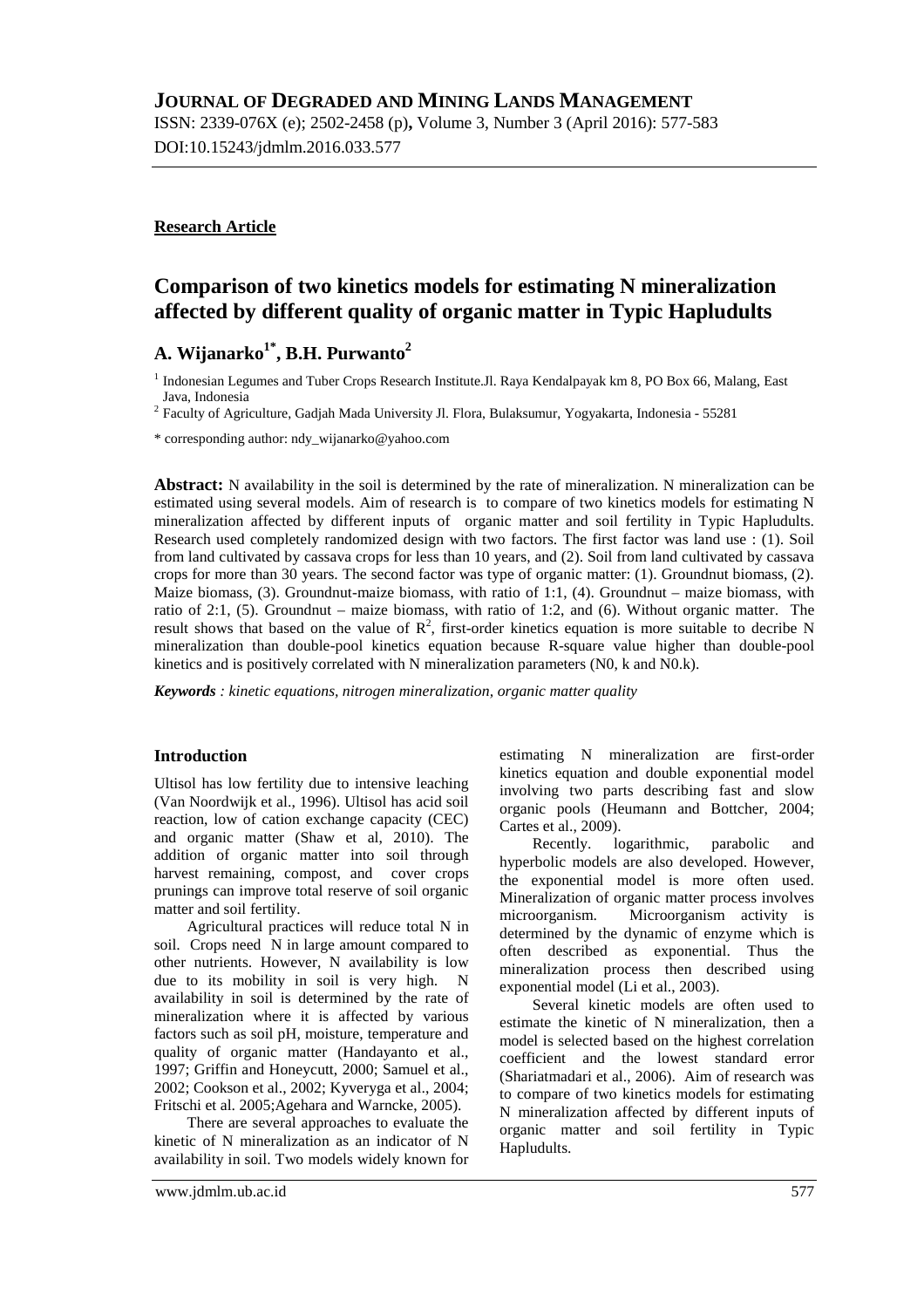# **Materials and Methods**

#### *Soil preparation and experimental treatment*

Sample of soil was taken from a depth of 0-20 cm (topsoil), belong to Typic Hapludults order (ICALRD, 2008). The result of soil analysis is presented in Table 1. Research used completely randomized design with two factors. The first factor was land use : (1). Soil from land cultivated by cassava crops for less than 10 years, and (2). Soil from land cultivated by cassava crops for more than 30 years. The second factor was type of organic matter: (1). Groundnut biomass, (2). Maize biomass, (3). Groundnut-maize biomass, with a ratio of 1:1, (4). Groundnut -maize biomass, with a ratio of 2:1,  $(5)$ . Groundnut – maize biomass, with a ratio of 1:2, and (6). Without organic matter.

Table 1. Chemical properties of soil samples

| Soil analysis                | Soil from land cultivated by<br>cassava crops for less than 10 | Soil from land cultivated by<br>cassava crops for more than 30 |  |  |
|------------------------------|----------------------------------------------------------------|----------------------------------------------------------------|--|--|
|                              | vears                                                          | vears                                                          |  |  |
| pH $(H_2O)$                  | 5.1                                                            | 4.6                                                            |  |  |
| N-total $(\%)$               | 0.073                                                          | 0.037                                                          |  |  |
| C –organic $(\%)$            | 2.06                                                           | 0.70                                                           |  |  |
| P-Bray 1 (ppm $P_2O_5$ )     | 15.9                                                           | 6.8                                                            |  |  |
| $CEC$ (cmol $(+)/kg$ )       | 6.54                                                           | 4.12                                                           |  |  |
| K (cmol $(+)/kg$ )           | 0.14                                                           | 0.05                                                           |  |  |
| Ca (cmol $(+)/kg$ )          | 1.68                                                           | 0.50                                                           |  |  |
| $Mg$ (cmol $(+)/kg$ )        | 0.33                                                           | 0.15                                                           |  |  |
| Al exchange (cmol $(+)/kg$ ) | 1.40                                                           | 2.50                                                           |  |  |
| Al saturation $(\%)$         | 33                                                             | 54                                                             |  |  |

Dosage of all selected biomasses applied were equivalent to 5 t/ha. Samples of soil sieved through a 2 mm sieve. 10 g of soil was weighed and kept into a plastic bottle then each treatment of organic matter was given. The moisture content of soil samples were maintained same as in field capacity.

These bottles were stored in incubators with various temperatures of  $20^{\circ}$ C,  $25^{\circ}$ C and  $30^{\circ}$ C. After 0, 2, 4, 8, 6, 10 and 12 weeks, content of N  $(NH_4^+$  and  $NO_3^-)$  was observed using 1 M KCl extract with Kjeldahl method . The relationship between kinetics parameters of N mineralization and nutrient uptake were obtained by treated cassava in greenhouse same as incubators. Crops were cultivated in pots contained 15 kg of soil in field capacity. Crops were harvested at the age of four months and analyzed for the N uptake and soil analysis involving microbial biomass C and N, water-soluble C and N, Particulate Organic Carbon (POC) and Particulate Organic Nitrogen (PON) (Soon et al., 2007; Okore et al., 2007).

#### *Observation of N mineralization kinetic*

Kinetics was observed by two models, i.e. irstorder kinetics equation and double-pool kinetics equation. First-order kinetics equation was estimated by determining N mineralization potential (N0. in mg/kg), mineralization rate constant  $(k \text{ in day}^1)$ , the apparent energy activation (Ea in J mol<sup>-1</sup>), using a simple reactiontype model developed by Sugihara et al. (1987):

$$
N = N0 [1 - exp(-kt)]
$$
 (1)

N is the amount of inorganic N (mg N kg-1) on day t, N0 is the N mineralization potential  $(mg/kg)$ , k is mineralization rate constant  $(day^{-1})$ .

Double-pool kinetics equation was estimated by Ando et al. (1992) and Heumann and Bottcher  $(2004)$ :

$$
N = Na(1 - Exp - kat) + Nr(1 - Exp - krt)
$$
 (2)

N is the amount of inorganic N (mg N/kg) on day t, Na is fast pool mineralization (mg/kg), ka is fast pool mineralization rate constant (day<sup>-1</sup>), Nr is slow pool mineralization (mg/kg), kr is slow pool mineralization rate constant  $(\text{day}^{-1})$ .

#### *Statistical analysis*

First-order kinetics and double-pool kinetics equations were fitted with the curve fit procedure using SigmaPlot 12 program (SYSTAT software inc, 2011).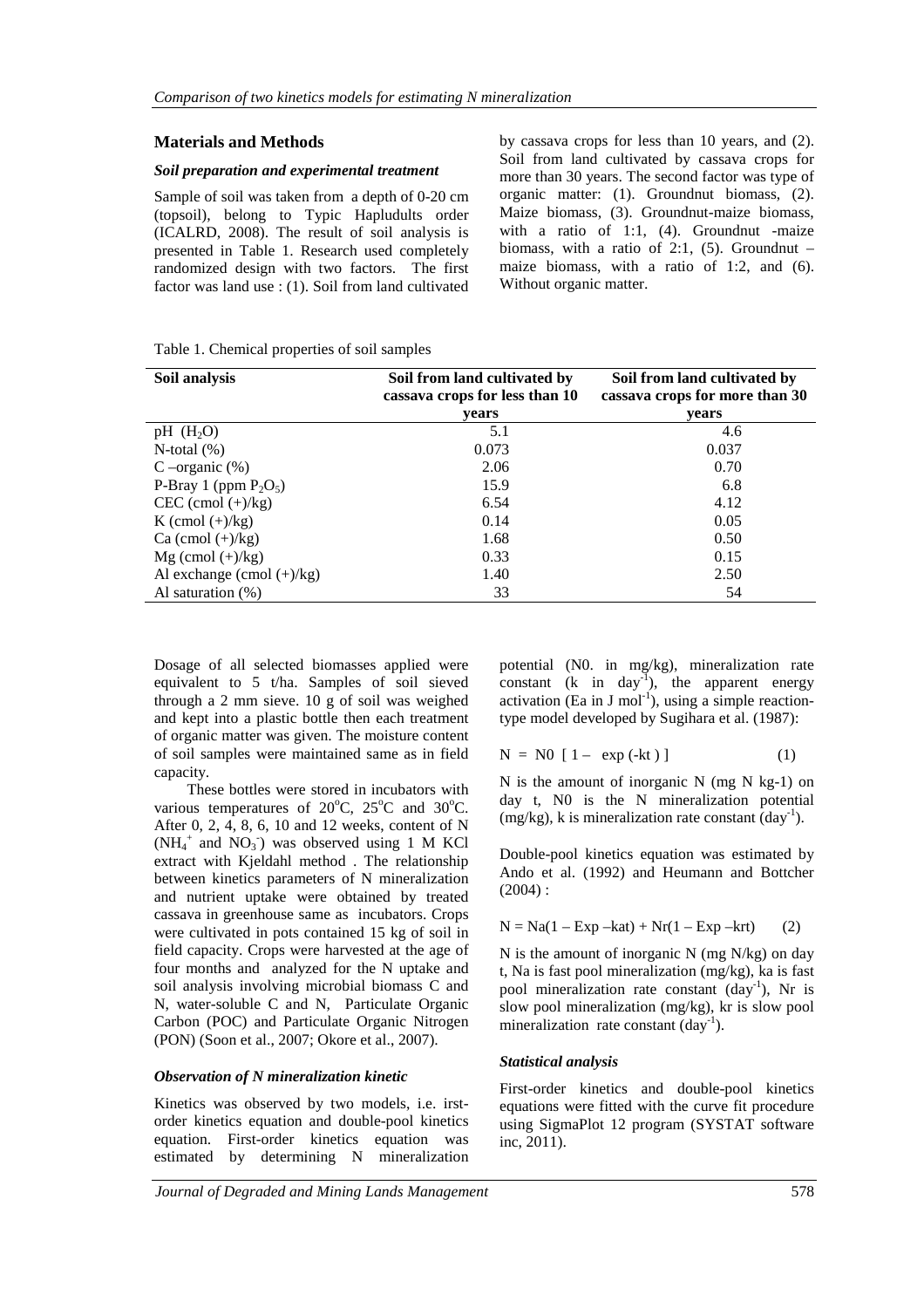## **Results and Discussion**

#### *First-order and double-pool kinetics equations to estimate N mineralization*

N mineralization estimation using first-order kinetics equation shows that organic matter from groundnut and maize biomasses affected mineralization rate constant (k). The k value of soil from land cultivated by cassava crops for less than 10 years has same pattern as soil from land cultivated by cassava crops for more than 30 years. Organic matter from mix of groundnut : maize (2: 1) has the highest k value. It is followed by groundnut biomass, groundnut : maize (1: 1), groundnut : maize (1: 2), maize and without organic matter (Table 2).

These results indicates that the mix of organic matter from groundnut biomass with low C:N ratio and maize biomass with high C:N ratio can increase mineralization rate compared to only maize biomass. It is due to C:N ratio decrease. Sholihah et al. (2012) reported that mineralization rate has correlation to C:N ratio  $(0.582^*)$ . Organic matter with low C:N ratio has higher mineralization rate compared to organic matter with high C:N ratio (Abera et al., 2012). A similar pattern is found for N potential observation.

Mineralization rate constant (k) has positive correlation with temperature. The k value increases around 32% by temperature rise from  $20^{\circ}$ C to  $30^{\circ}$ C for the less than 10 years cassava crops cultivation and about 27% for the more than 30 years cassava crops cultivation. Guntinas et al. (2012) reported that k value is strongly influenced by temperature and sharply increase for temperature between  $25^{\circ}$ C and  $35^{\circ}$ C. It is due to the increase of organic matter decomposition rate (Nordmeyer and Richter, 1985) resulted by changes in biochemical composition of organic matter and transport processes e.g. diffusion process as well as increasing the number of microorganisms (MacDonald et al., 1995). The highest k value for the mix organic matter of groundnut : maize (2:1) from the less than 10 years cassava crops cultivation is 0.098 and from the more than 30 years cassava crops cultivation is 0.0083. The low k value can be assumed come from the low activity of soil microorganisms (Nira and Nishimune, 1993) and it shows poor N mineralization (Nishio et al., 1994).

N mineralization measured by double-pool kinetics equation estimates mineralization rate of fast and slow pools. This study indicates that mineralization rate constant (ka and kr) and N mineralization (Na and Nr) are affected by temperature and organic matter. Increasing of temperature will be followed by the increase of k

and N value. The ka value of the less than 10 years cassava crops cultivation is 0.028 per day at temperature of  $20^{\circ}$ C and  $0.031$  per day at temperature of  $30^{\circ}$ C, while kr value respectively are 0.026 and 0.029 per day. The ka value of the more than 30 years cassava crops cultivation is 0.023 per day at temperature of  $20^{\circ}$ C, 0.025 and 0.029 per day at temperature of  $25^{\circ}$ C and  $30^{\circ}$ C, while kr value respectively are 0.021, 0.023 and 0.026 per day at temperature of  $20^{\circ}$ C,  $25^{\circ}$ C and  $30^{\circ}$ C (Table 2). Temperature is one of factors affecting N mineralization rate (Sierra, 2002). Study of Stanford and Smith (1972) showed that range of k values is 0.035 up to 0.095 per week, with the average of 0.054 per week. In addition, Sierra (2002) finds that the range of k value in tropical soil is 0.007 up to 0.014 per day.

In this study, N mineralization is also determined by type of organic matter. N mineralization of groundnut biomass is greater than maize biomass. The mix of organic matter from groundnut and maize biomass increase N mineralization compared to only maize biomass. Mineralization of the fast pool (Na) was higher than slow pool (Nr). The range of Na value of the less than 10 years cassava crops cultivation is 943 - 1253 mg/kg, while the range of Nr value is 560 - 1016 mg/k. At temperature of  $30^{\circ}$ C, application of groundnut : maize biomass (1:1) has the highest N mineralization (3.570 mg/kg), 284% higher than no biomass application. The range of Na value of the more than g 30 years cassava crops cultivation-soil sample is 579-1011 mg/kg,while the range of Nr value is 549-792 mg/kg. Application of groundnut biomass has the highest N mineralization (2318 mg.kg<sup>-1</sup>), 147% higher than no biomass application. Plant biomass affects N mineralization. Groundnut biomass or the mix of groundnut and maize biomasses increase N mineralization. Groundnut is a legume crop having a low ratio of C: N that is easy to be mineralized.

Based on double-pool kinetics equation, N mineralization of fast pool is higher than the slow pool, same as mineralization rate constant (k) of fast pool that was greater than slow pool. This indicates that mineralization of easily decomposted-organic matter can happen quickly compared to some resistant organic which can be mineralized linearly with time. The results are consistent with study of Li et al. (2003) which the value of Na and ka is greater than the value of Nr and kr. Result of this study shows that the average of R-square value in first-order kinetics equation is higher than double-pool kinetics equation. It implies N mineralization estimation using firstorder kinetics equation is better than double-pool kinetics equation (Table 2).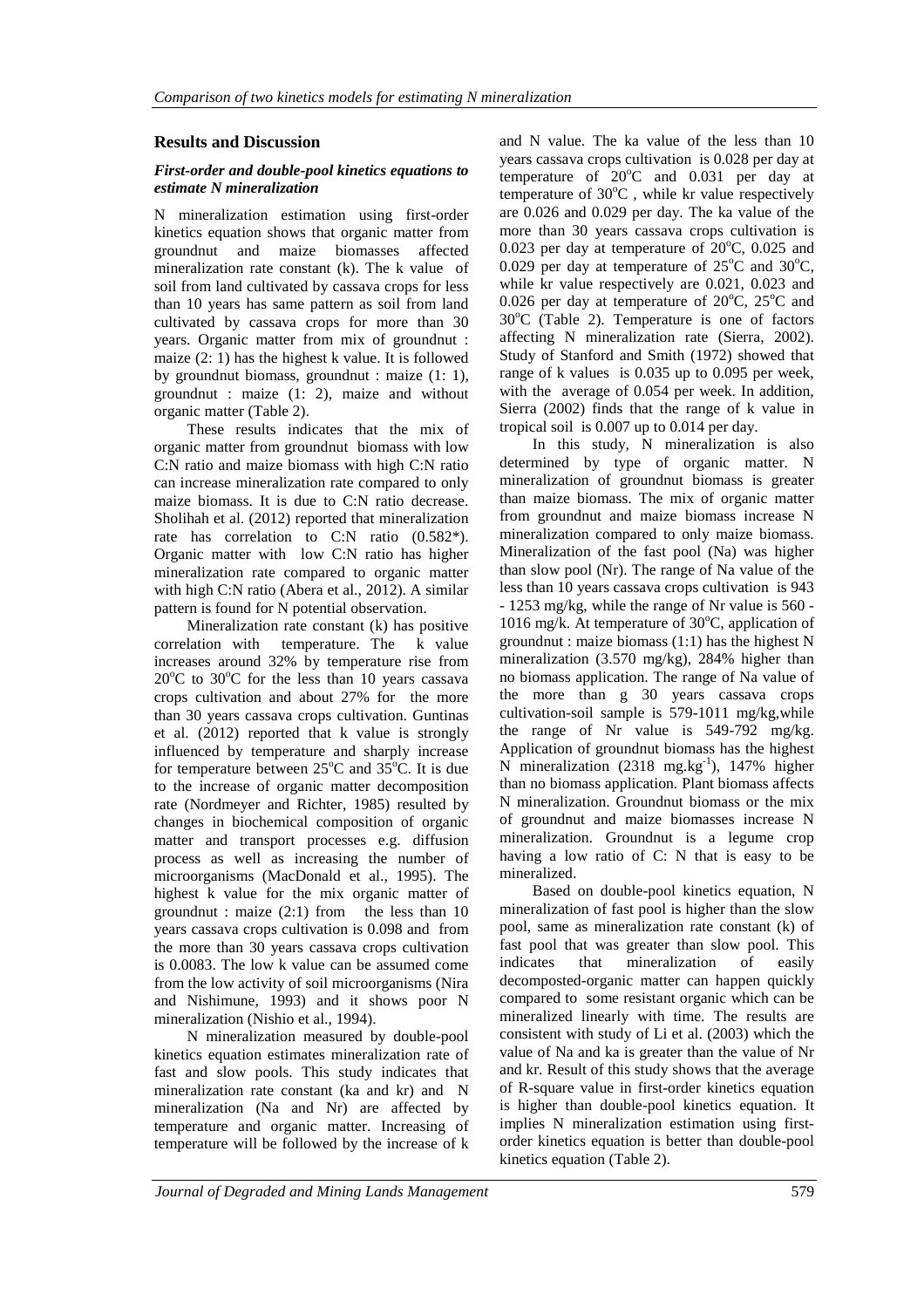| <b>Treatments</b>                                            | <b>First-order kinetics</b> |                |             | Double-pool kinetics equation |       |      |       |                           |
|--------------------------------------------------------------|-----------------------------|----------------|-------------|-------------------------------|-------|------|-------|---------------------------|
|                                                              | equation                    |                |             |                               |       |      |       |                           |
|                                                              | k                           | N <sub>0</sub> | ${\bf R}^2$ | <b>Na</b>                     | ka    | Nr   | kr    | $\overline{\mathbf{R}^2}$ |
| The less than 10 years cassava crops cultivation-soil sample |                             |                |             |                               |       |      |       |                           |
| Groundnut (G)                                                | 0.0090                      | 743.0          | 0.996       | 1719                          | 0.027 | 1078 | 0.023 | 0.980                     |
| Maize $(M)$                                                  | 0.0074                      | 989.8          | 0.989       | 1222                          | 0.030 | 959  | 0.028 | 0.955                     |
| G: M(1:1)                                                    | 0.0090                      | 1000.9         | 0.995       | 1969                          | 0.027 | 1601 | 0.025 | 0.982                     |
| G: M(2:1)                                                    | 0.0098                      | 1150.5         | 0.994       | 1569                          | 0.034 | 1301 | 0.032 | 0.956                     |
| G: M(1:2)                                                    | 0.0078                      | 1056.2         | 0.989       | 519                           | 0.026 | 737  | 0.025 | 0.897                     |
| Without OM                                                   | 0.0063                      | 641.1          | 0.966       | 519                           | 0.027 | 417  | 0.025 | 0.964                     |
| Means                                                        | 0.0082                      | 930.3          | 0.988       | 1253                          | 0.029 | 1016 | 0.026 | 0.957                     |
| The more than 30 years cassava crops cultivation-soil sample |                             |                |             |                               |       |      |       |                           |
| Groundnut (G)                                                | 0.0080                      | 587.5          | 0.996       | 1374                          | 0.030 | 944  | 0.027 | 0.980                     |
| Maize $(M)$                                                  | 0.0067                      | 825.9          | 0.990       | 766                           | 0.029 | 625  | 0.027 | 0.977                     |
| G: M(1:1)                                                    | 0.0076                      | 650.7          | 0.997       | 1192                          | 0.031 | 796  | 0.027 | 0.982                     |
| G: M(2:1)                                                    | 0.0083                      | 1057.8         | 0.998       | 1251                          | 0.033 | 1037 | 0.031 | 0.987                     |
| G: M(1:2)                                                    | 0.0072                      | 994.1          | 0.982       | 996                           | 0.035 | 898  | 0.033 | 0.939                     |
| Without OM                                                   | 0.0058                      | 544.7          | 0.981       | 485                           | 0.027 | 451  | 0.027 | 0.925                     |
| Means                                                        | 0.0073                      | 776.8          | 0.991       | 1011                          | 0.031 | 792  | 0.029 | 0.965                     |

Table 2. Value of k and potential N mineralization on first-order kinetics equation and double pool kinetics equation in Typic Hapludult, Lampung

#### *Relationship between kinetics parameters of N mineralization with N uptake*

The parameters of N mineralization kinetics are positively correlated with plant dry weight and N uptake (Table 3). It implies that N mineralization kinetics can be used to estimate N uptake by plants. Organic matter addition into soil will increase microorganisms activity in N and C mineralization processes. The increase of N0, k and N0.k will increase N mineralization kinetics. Moreover, it can increase the availability of N in the soil resulting N uptake by plants increase (Geisseler et al., 2009). De-Zhi et al. (2006) reported that N mineralization has positive correlation with N uptake in paddy in which without N source-fertilizer, approximately 98% of N absorbed by paddy is taken from N mineralization. In double-pool kinetics equation, N mineralization kinetics parameter.e.g, fast (Na) and slow (Nr) pools mineralization has positive correlation with plant dry weight and N uptake (Table 3). In this study, fast and slow pools N mineralization is contributed to cassava plant growth.

Table 3. Correlation between N kinetics parameters in firstorder and double-pool kinetics equations with plant dry weight and N uptake

| <b>Observations</b>                                          | <b>First-order kinetics</b><br>equation |           |           | <b>Double-pool kinetics</b><br>equation |          |           |           |  |  |
|--------------------------------------------------------------|-----------------------------------------|-----------|-----------|-----------------------------------------|----------|-----------|-----------|--|--|
|                                                              | N0                                      | k         | N0.k      | Na                                      | ka       | Nr        | kr        |  |  |
| The less than 10 years cassava crops cultivation-soil sample |                                         |           |           |                                         |          |           |           |  |  |
| Plant dry weight                                             | $0,510*$                                | $0,534*$  | $0,521*$  | $0.785**$                               | $0.579*$ | $0,756**$ | 0,501     |  |  |
| N uptake                                                     | $0.549*$                                | $0.516*$  | $0.516*$  | $0.693**$                               | 0.454    | $0,656**$ | $0,537*$  |  |  |
| The more than 30 years cassava crops cultivation-soil sample |                                         |           |           |                                         |          |           |           |  |  |
| Plant dry weight                                             | $0,560*$                                | $0.674**$ | $0.543*$  | $0.648**$                               | 0,171    | $0.564*$  | $0.675**$ |  |  |
| N uptake                                                     | $0.552*$                                | $0.832**$ | $0.616**$ | $0.646**$                               | 0.205    | 0.457     | $0.796**$ |  |  |

Based on the result of correlation between kinetics parameters of N mineralization with plant dry weight and N uptake, first-order kinetics equation has better correlation than double-pool kinetics equation. The first –order kinetics equation has the value of N0, k and N0.k which is positively correlated with plant dry weight and N uptake, while the double pool kinetics equation has the value of Na, Nr and Kr which is correlated with plant dry weight and N uptake (Table 3).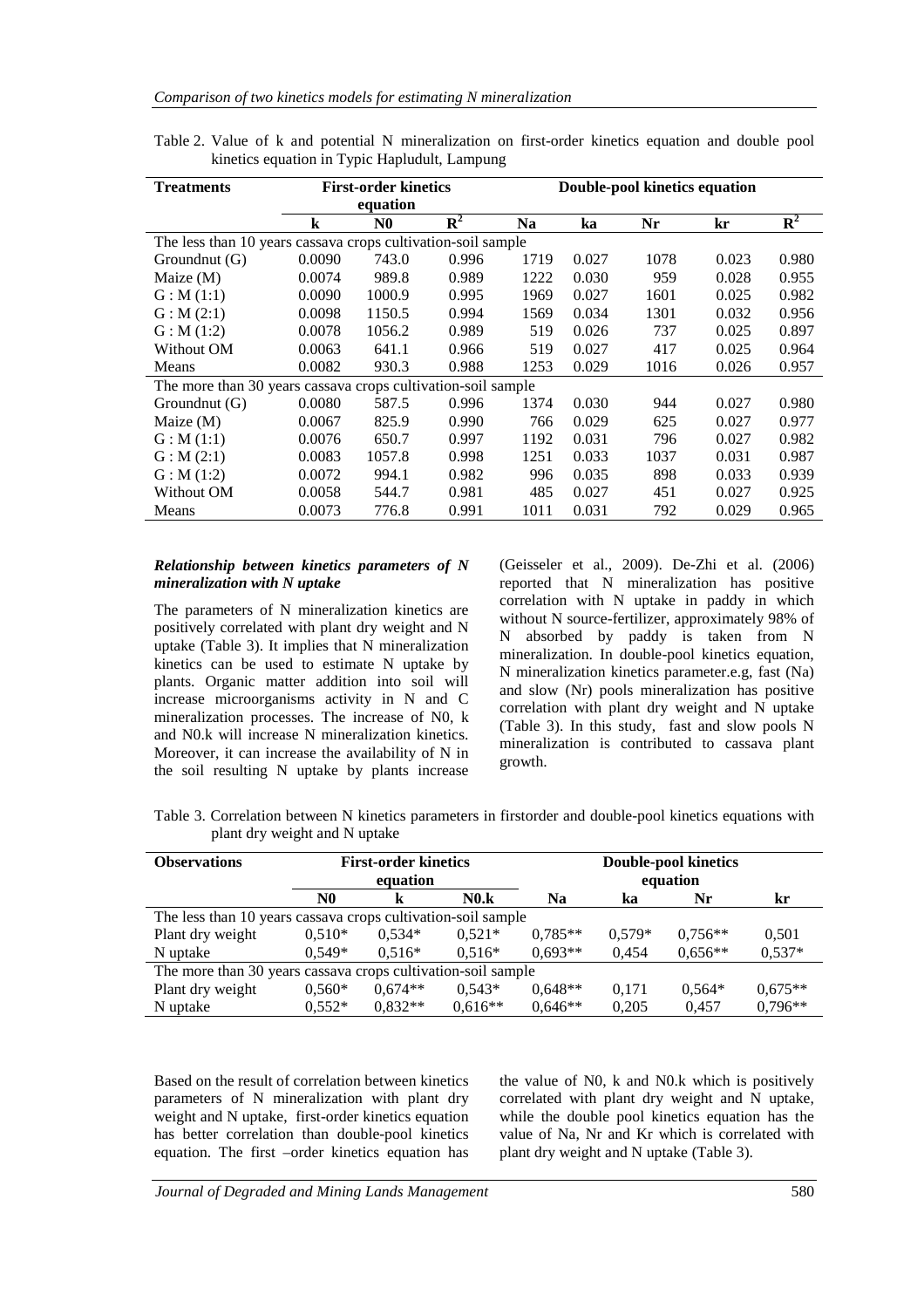### *Comparison between first order and double-pool kinetics equations*

R-square value is generally used for estimating equation. R-square value closer to 1.00 indicates good equation. Table 2 shows that the average value of R square at various temperatures in the first-order kinetics equation is higher than the double-pool kinetics equation.

First order kinetics equation for explaining the dynamics of soil N mineralization was first introduced by Stanford and Smith (1972), which was developed through laboratory procedures with experimental incubation for 30 weeks under aerobic condition with controlled humidity and temperature. In first-order kinetics equation, N mineralization potential is defined as an easilymineralized pool N in soil (Gill et al., 2011). In recent years, incubation procedure to estimate N mineralization in a controlled laboratory developed by Stanford and Smith (1972) has been followed by many researchers (Li et al., 2003; Cordovil et al., 2007; Dessureault-Rompre et al., 2010; Guntinas et al., 2012).

In 1980, another equation introduced by Molina et al. (1980) and Richter et al. (1980) is a model with two components or double exponential equation. This equation is developed based on two components of organic N fraction, namely active and resistant fractions. Active fraction is rapidly undergoing a process of mineralization (fast pool), while the resistant fraction is relatively difficult in mineralization (slow pool). This equation assumes that N mineralization process always involves microbial and enzyme activities which is growing exponentially so that the estimation of N mineralization should be based on the exponential equation (Li et al., 2003).

Research of Ando et al. (1992) suggested that first order equation can be used to estimate N mineralization in soil with anaerobic (wet condition), otherwise in aerobic condition, double exponential equation is more suitable to estimate N mineralization. Dou et al. (1996) suggested that N mineralization depends on incubation time. For 30 weeks-incubation, double exponential equation is a good model to explain N mineralization, while for 15 weeks-incubation either first-order kinetics or double exponential equation can be used to estimate N mineralization.

Benbi and Richter (2002) reported that for incubation during 82 days, double exponential equation could not be used to estimate N mineralization, because organic N pool consists of various components which can be characterized by its half-life. If the incubation time is too short compared to the half-life of organic N fraction, N

mineralization may look as linear. Related to incubation time, Gill et al. (2011) suggested that double-pool kinetics equation is better to estimate N mineralization if the incubation period is between one to two years, and even for long-term experiment which need more than two yearsincubation time. Benbi and Richter (2002) suggested that for much longer incubation time until mineralization rate is approaching a constant value.

Quality of organic matter also affects equation model. Organic matter with wide C:N ratio is more suitable using double-pool kinetics equation for describing N mineralization. In organic matter with wide C:N there are two organic N pools, i.e. fast pool consisting organic matter with low C: N ratio and slow pool consisting high C: N ratio (Benbi and Richter, 2002). Azeez and Van Averbeke (2010) found that N release rapidly on days 0-30, constant on days 45-55 then decrease on days 70-90 when analyzing N mineralization from three manures respectively chicken ( $C:N$  ratio = 9.6), cow  $(C:N)$ ratio = 10.3) and goat (C:N ratio = 11.3).

Some researchers have suggested that soil samples preparation also affects N mineralization. In undisturbed soil, first-order kinetics equation is suitable to describe N mineralization, while double pool kinetics equation is suitable to describe disturbed soil. The high release of N in disturbed soil due to micro aggregate destruction during soil samples handling (Benbi and Richter, 2002).

Based on explanation above, there are several factors that cause N mineralization can be estimated with an equation, namely: (1) incubation time, (2) type of organic matter or organic matter quality, (3) soil condition (dry, wet, disturbed and not disturbed). In this study, the incubation time was only 12 weeks and categorized as short-term. This caused the firstorder kinetics equation to have R square value higher than double-pool kinetics equation.

# **Conclusion**

In this study, N mineralization is depend on soil fertility, temperature and organic matter quality. N mineralization is higher at fertile soil, high temperature  $(30^{\circ}C)$  and low of C:N ratio. Firstorder kinetics equation is more suitable to describe N mineralization than double-pool kinetics equation. The first-order kinetics equation has higher R-square value (correlation coefficient) than double-pool kinetics equation and positively correlated with N mineralization parameters (N0, k and N0.k). Several factors that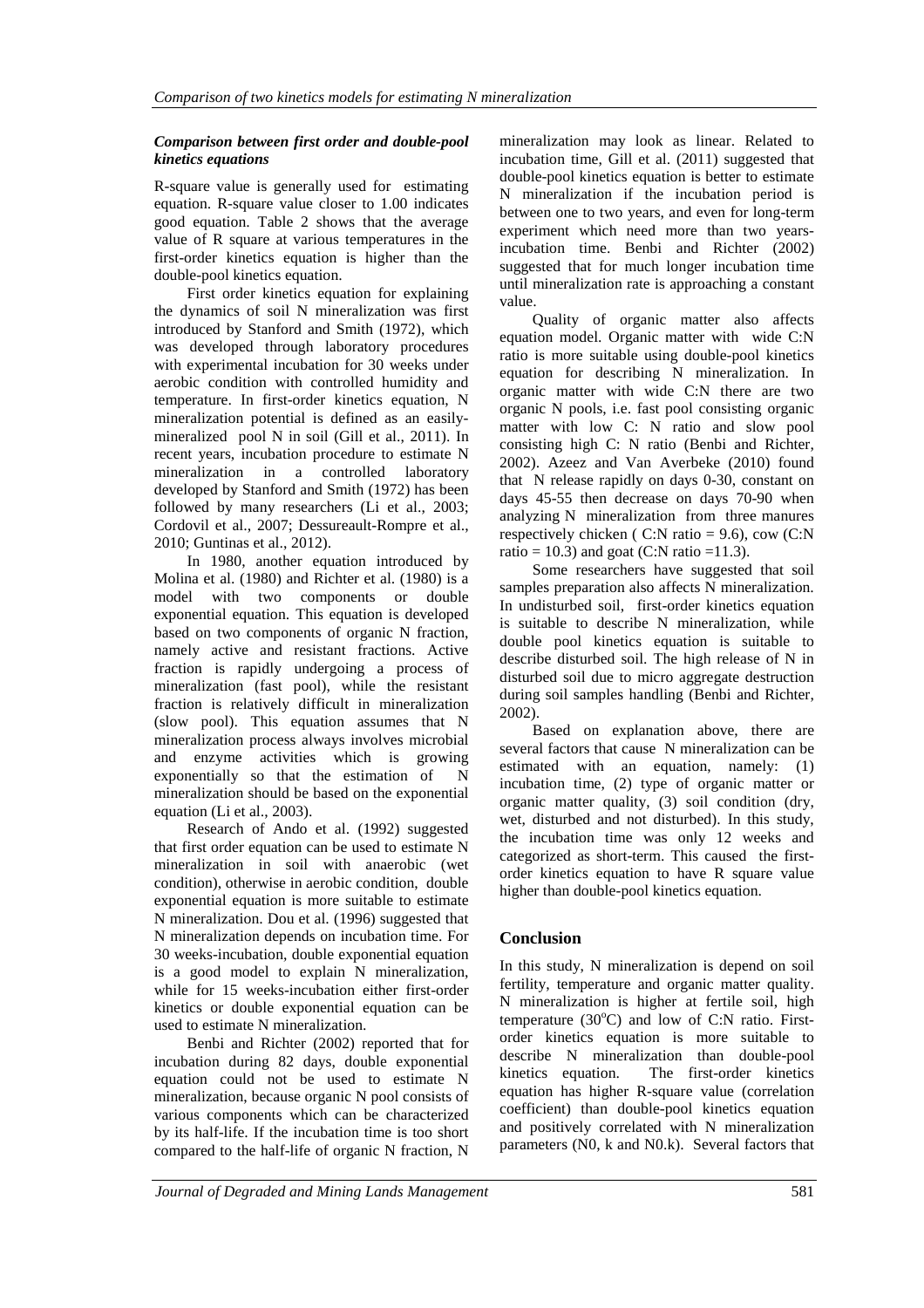cause N mineralization can be estimated with an equation, namely: (1) incubation time, (2) type of organic matter or organic matter quality, and (3) soil condition (dry, wet, disturbed and not disturbed).

#### **References**

- Abera, G., Wolde-meskel, E. and Bakken, LR. 2012. Carbon and nitrogen mineralization dynamics in different soils of the tropics amended with legume residues and contrasting soil moisture contents. *Biology and Fertility of Soils* 48 : 51– 66.
- Agehara, S. and Warncke, D.D. 2005. Soil moisture and temperature effect on nitrogen release from organic nitrogen sources. *Soil Science Society of America Journal* 69 : 1844-1855.
- Ando, H., Aragones, R.C. and Wada, G. 1992. Mineralization pattern of soil organic N of several soils in the tropics. *Soil Science and Plant Nutrition* 38:2, 227-234.
- Azeez, J.O. and Van Averbeke, W. 2010. Nitrogen mineralization potential of three animal manures applied on a sandy clay loam soil. *Bioresource Technology* 101 : 5645–5651.
- Benbi, D.K. and Richter, J. 2000. A critical review of some approaches to modelling nitrogen mineralization. *Biology and Fertility of Soils* 35 :168–183.
- Cartes, P, Jara, A., Demanet, R. and de la Luz Mora, M. 2009. Urease activity and nitrogen mineralization kinetics as affected by temperature and urea input rate in southern Chilean Andisol. *Journal of Soil Scence and Plant Nutrition* 9 (1) : 69-82.
- Cookson, W.R., Cornforth, I.S. and J.S. Rowarth, J.S. 2000. Winter soil temperatur (2-15  $^{\circ}$ C) effect on nitrogen transformations in clover green manure amandend and unamandend soils : a laboratory and field study. *Soil Biology and Biochemistry* 34 : 1401-1415.
- Cordovil, C.M.D.S., Cabral, F. and Coutinho, J. 2007. Potential mineralization of nitrogen from organic wastes to ryegrass and wheat crops. *Bioresource Technology* 98: 3265– 3268.
- Dessureault-Rompré, J., Burton, D.L., Sharifi, M., Cooper, J., Grant, C.A. and Drury, C.F. 2010. Relationships among mineralizable soil nitrogen, soil properties, and climatic indices. *Soil Science Society of America Journal* 74 : 1218-1227.
- De-Zhi, Y., Wang, D., Sun, R. and Lin, J 2006. N Mineralization as affected by long-term N and its relationship with crop N uptake. *Pedosphere* 16 (1) : 125-130.
- Dou, Z., Toth, J.D., Jabro, J.D., Fox, R.H, and Fritton, D.D. 1996. Soil nitrogen mineralization during laboratory incubation: dynamics and model fitting. *Soil Biology and Biochemistry* 28 : 625–632.
- Fritschi, F.B, Roberts, B.A., Rains, D.W., Travis, R.L. and Hutmacher, R.B. 2005. Recovery of residual ferlitizer-N and cotton residues-N by acala and pima cotton. *Soil Science Society of America Journal* 69 : 718-728.
- Geisseler, D., Horwath, W.R. and Doane, T.A. 2009. Significance of organic nitrogen uptake from plant residues by soil microorganisms as affected by carbon and nitrogen availability. *Soil Biology and Biochemistry* 41 : 1281–1288.
- Gill, M.V, Carballo, M.T. and Calvo, L.F. 2011. Modelling N mineralization from bovine manure and sewage sludge composts. *Bioresource Technology* 102 : 863–871.
- Griffin, T.S. and Honeycutt, C.W. 2000. Using growing degree days to predict nitrogen avalability from livestock manures. *Soil Science Society of America Journal* 64 : 1876-1882.
- Guntinas, M.E., Leirós, M.C., Trasar-Cepeda, C. and Gil-Sotres, F. 2012. Effects of moisture and temperature on net soil nitrogen mineralization: A laboratory study. *European Journal of Soil Biology* 48 : 73-80.
- Handayanto, E., Giller, K.E. and Cadisch, G. 1997. Regulating N release from plant residues by mixing residues of different quality*. Soil Biology and Biochemistry* 29 : 1417-1426.
- Heumann, S. and Bottcher, J. 2004. Temperature function of the rate coefficients of net N mineralization in sandy arable soils Part I. Derivation from laboratorium incubation. *Journal of Plant Nutrition and Soil Scence* 167 : 381-389.
- ICALRD (Indonesian Center for Agricultural Soil Resources Research and Development). 2008. Identification and soil suitability mapping for soybean at Sumatera. p. 146 (In Indonesian).
- Kyveryga, P.M., Blackmer, A.M., Ellsworth, J.W. and Isla, R. 2004. Soil pH effect on nitrification of fall applied anhydrous ammonia. *Soil Science Society of America Journal* 68 : 545-551.
- Li, H., Han, Y. and Cai, Z. 2003. Nitrogen mineralization in paddy soils of the Taihu Region of China under anaerobic conditions: dynamics and model fitting. *Geoderma* 88 (5): 161-175.
- MacDonald, N.W., Zak, D.R. and Pregitzer, K.S. 1995. Temperature effects on kinetics of microbial respiration and net nitrogen and sulfur mineralization. *Soil Science Society of America Journal* 59 : 233–240.
- Molina, J.A.E., Clapp, C.E. and Larson, W.E. 1980. Potentially mineralizable nitrogen in soil: the simple exponential model does not apply to the first 12 weeks of incubation. *Soil Science Society of America Journal* 44 :442–443.
- Nira, R. and Nishimune. A. 1993. Studies on nitrogen mineralization properties of Tokachi soils by kinetic analysis. *Soil Science and Plant Nutrition* 39 (2) : 321-329.
- Nishio, T., Sekiya, H., Toriyama, K. and Kogano, K. 1994. Changes in gross rates of nitrogen transformations in soil caused by conversion of paddy fields to upsoil fields. *Soil Science and Plant Nutrition* 40 (2) : 301-309.
- Nordmeyer, H. and Richter, J. 1985. Incubation experiments on nitrogen mineralization in loess and sandy soils. *Plant and Soil* 83 : 433–445.
- Okore, I. K., Tijani-Eniola, H., Agboola, A.A. and Aiyelari, E.A. 2007. Impact of soil clearing methods and cropping systems on labile soil C and

*Journal of Degraded and Mining Lands Management* 582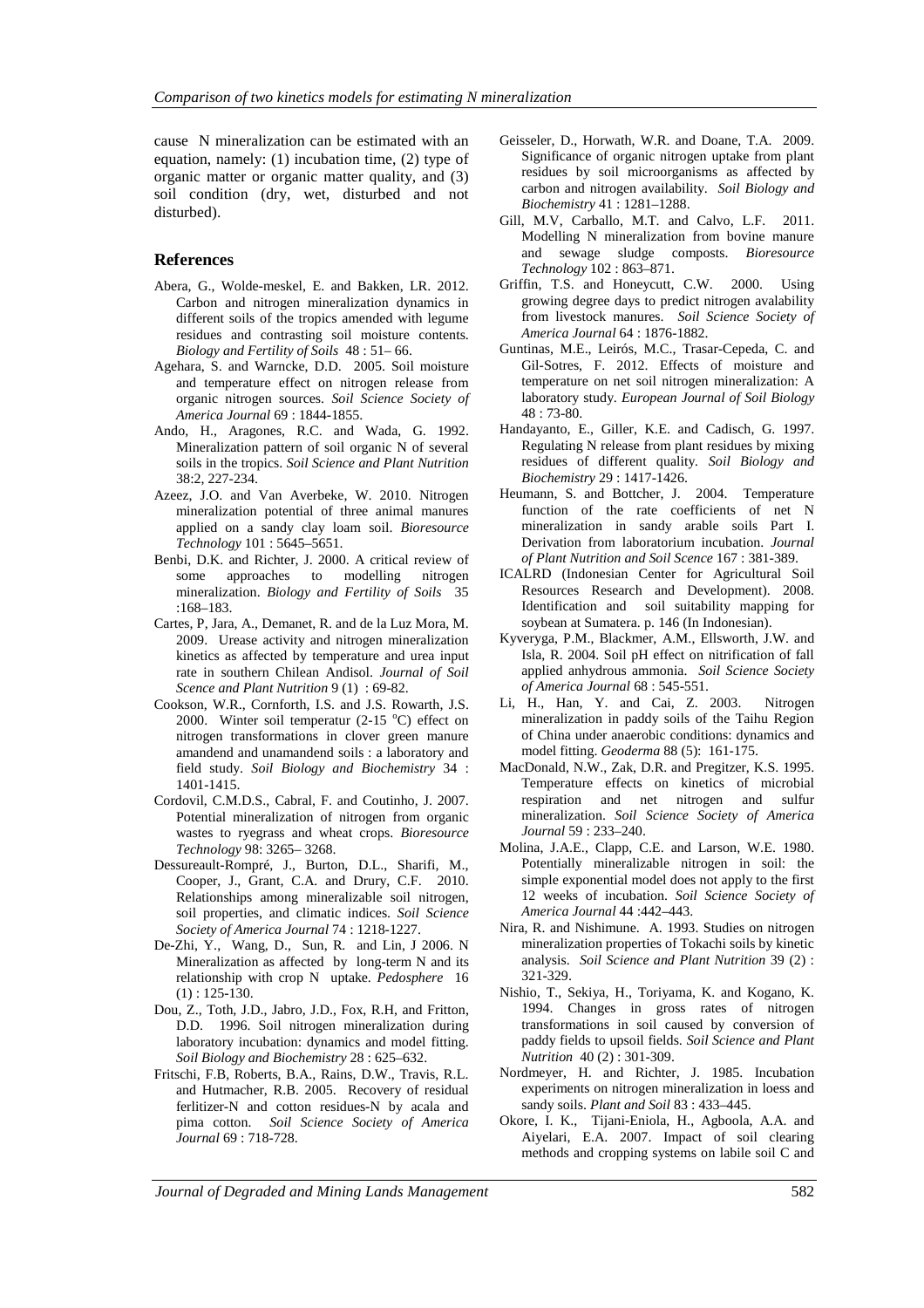N pools in the humid zone Forest of Nigeria. *Agriculture, Ecosystems and Environment* 120 : 250–258.

- Richter, J., Nuske, A., Boehmer, U. and Wehrmann, J. 1980. Simulation of nitrogen mineralization and transport in Loess-Parabrownearthes: plot experiments. *Plant and Soil* 54, 329–337.
- Samuel, A., Sylvie, Manuel, R.G.V. and Robert, O. 2002. Impact of residue quality and location in soil on the C and N mineralisation of residues from cropping systems from Cerrados, Brasil. World Congress Soil Science, 14-21 August 2002. Thailand. Paper No.800. p. 800-1 – 800-10.
- Shariatmadari, H., Shirvani, M. and Jafari, A. 2006. Phosphorus release kinetics and availability in calcareous soils of selected arid and semiarid toposeguences. *Geoderma* 132 : 261-272.
- Shaw, J.N., Hajek, B.F. and Beck, J.M. 2010. Highly weathered mineralogy of select soils from Southeastern U.S. Coastal Plain and Piedmont landscapes. *Geoderma* 154 : 447–456.
- Sholihah, A., Prijono, S., Utami, S.R. and Handayanto, E. 2012. N mineralization from residues of crops grown with varying supply of <sup>15</sup>N concentrations. *Journal of Agricultural Science* 4 (8) : 117-123.
- Sierra, J. 2002. Nitrogen mineralization and nitrification in a tropical soil : effects of fluctuating temperature conditions. *Soil Biology and Biochemistry* 34 : 1219–1226.
- Soon, Y.K., Arshad, M.A. Haq, A. and Lupwayi, N. 2007. The influence of 12 years of tillage and crop rotation on total and labile organic carbon in a sandy loam soil. *Soil and Tillage Research* 95 : 34- 46.
- Stanford, G. and Smith, S.J. 1972. Nitrogen mineralization potentials of soils. *Soil Science Society of America Proceeding* 36 : 465-472.
- Sugihara, S., Konno, T. and Ishii, K. 1987. Kinetics of nitrogen mineralization of organic nitrogen in soil. Bull. Natl. Inst. Agro-Environ. Sci 1: 127- 166 (in Japanese with English summary).
- Van Noordwijk, M., Hairiah, K., Guritno, B., Sugito, Y. and Ismunandar, S. 1996. Biological management of soil fertility for sustainable agriculture on acid upland soils in Lampung (Sumatra). *Agrivita* 19:131-136.